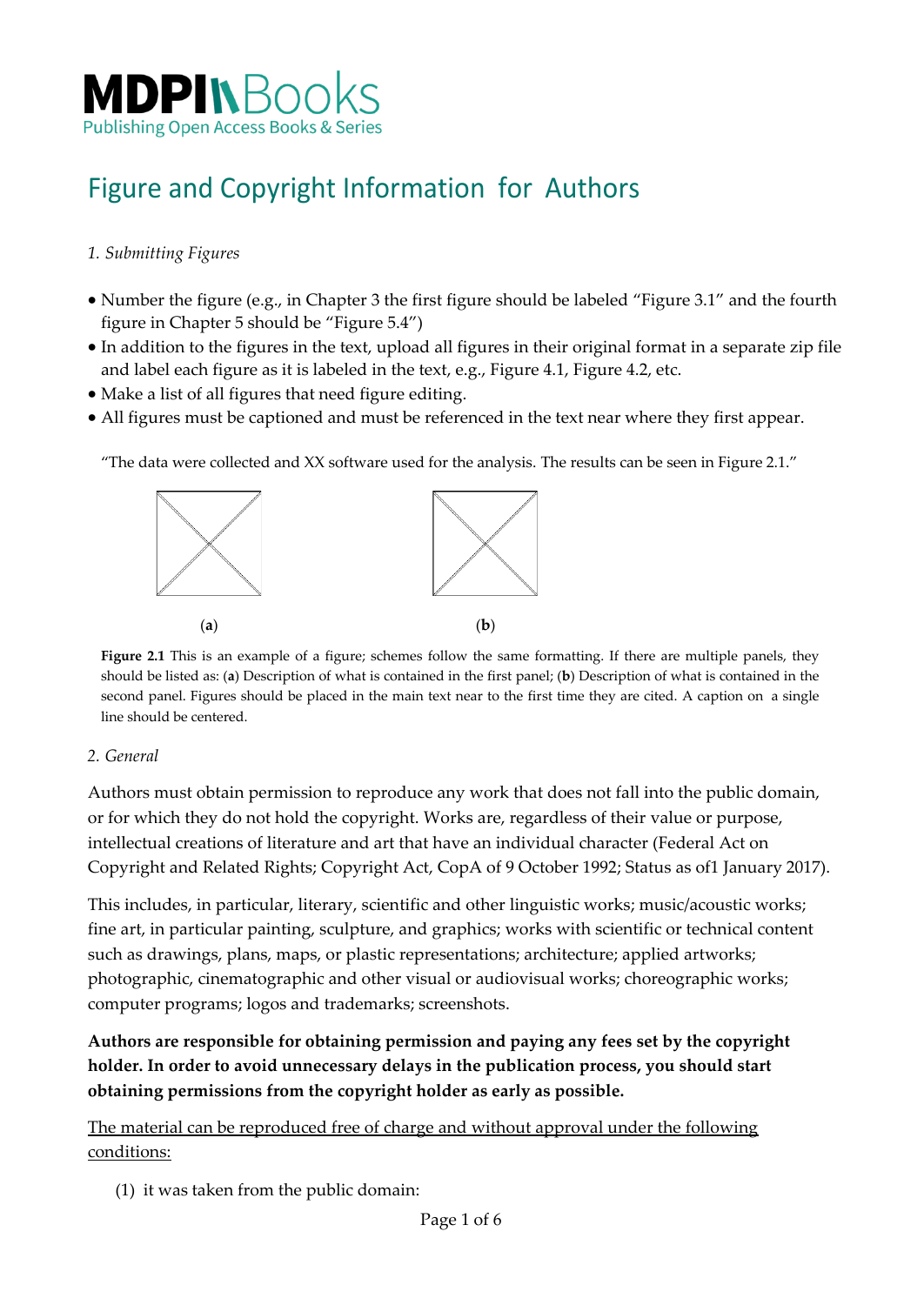# **MDPINBooks**

**Publishing Open Access Books & Series** 

- e.g., its period of copyright has expired. The copyright expires 70 years after the end of the calendar year in which the author/artist died. However, e.g., a digital image of the artwork may be copyright-protected, even if the object itself is not, see (a) below. In the case of films and other audiovisual works, only the date of the death of the director shall be taken into consideration for calculating the term of protection
- or it has been verifiably released under an acceptable free [license.](https://en.wikipedia.org/wiki/Free_license)
- (2) it is a reconstruction of your *own* table with data already published elsewhere. Please note that in this case, you must cite the source of the data in the form of either

"Source: Data from..."

"Source: Adapted from..."

"Source: Authors' compilation based on data from…"

(3) it is a *completely* redrawn graph, chart or scheme by the authors with significant changes beyond recognition.

In any case, proper credit must be given, in accordance with the license conditions. The license must be checked accordingly.

The copyright holder may give you instructions on the form of acknowledgment to be followed; otherwise use the following template:

"Source: Reprinted from…"

"Credit: © [author/artist/museum], [book/journal, if any]; published by [publisher, if any], [publication year, if any]; used with permission."

#### Other material may be subject to approval and, if applicable, for a fee.

In this case, written permission to reproduce the material must be obtained by the copyright holder (i.e., the author/artist of the work or their representative/estate).

**(a) Different rights to a work:** You may also need permission from the

archive/museum/gallery/photographer, as images can have different grades of protection, e.g., if it is a photograph of an artwork (two owners: photographer and artist). Most institutions produce and license digital images of their objects and even insist that you only use their reproductions in publications. We suggest you follow up directly with the rights holder, e.g., the photographer, museum, or website owner.

**(b) Photos you have taken yourself:** Reprint permission must also be obtained for illustrations which you have created yourself, but which have been published by other publishers and for which you did not retain copyright.

You may also have taken photographs in a library or exhibition with permission. However, this does not mean you are authorized to reproduce the material. Please note that the museum policies regulating photography may vary.

Some countries make an exception for works of art that are permanently located in a public place, and thus no license is required. This exemption is called "freedom of panorama" (FOP). Please check the following links to find out if the FOP exception appliesto the country in which the artwork you would like to photograph is located: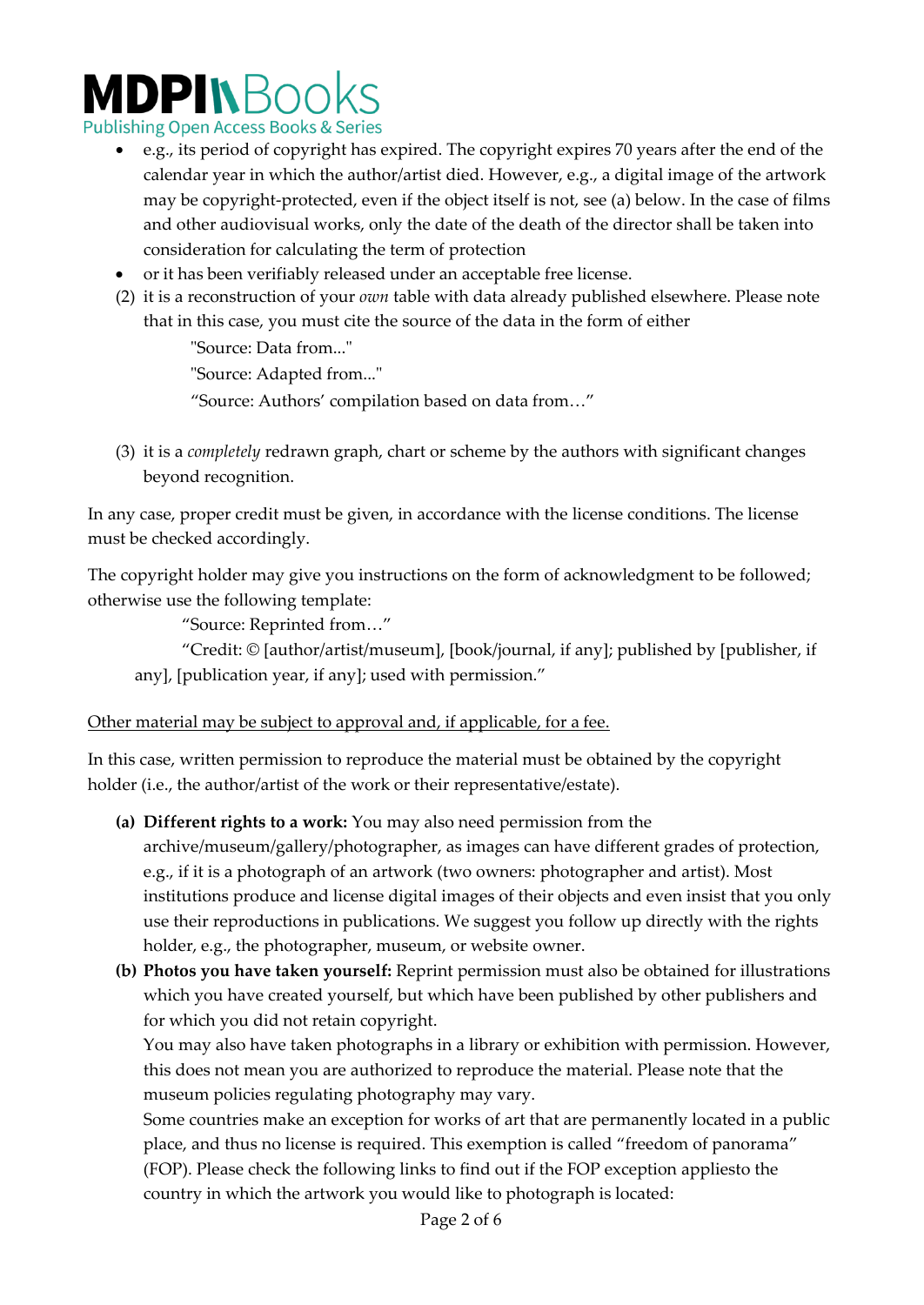# MDPINBooks **Publishing Open Access Books & Series**

Africa: https://commons.wikimedia.org/wiki/Commons:Freedom\_of\_panorama/Africa America: https://commons.wikimedia.org/wiki/Commons:Freedom\_of\_panorama/Americas Asia: https://commons.wikimedia.org/wiki/Commons:Freedom\_of\_panorama/Asia Europe: https://commons.wikimedia.org/wiki/Commons:Freedom\_of\_panorama/Europe Oceania: https://commons.wikimedia.org/wiki/Commons:Freedom\_of\_panorama/Oceania Others: https://commons.wikimedia.org/wiki/Commons:Freedom\_of\_panorama/Others

Note that graffiti is not the same as a mural, as it has been painted illegally. Thus, in many cases the artist is unknown.

Please also note that it must be ensured that the right of privacy and the right of personality is not violated.

- **(c) Adaptions:** Changes to illustrations (e.g., use in sections, release of objects, highlights, insertion of arrows, photocomposing, etc.) must also be approved by the copyright holder. You may modify a work that is not/no longer protected.
- **(d) New creations:** This refers to creations with an individual character that are created using existing works. If a second-hand work is itself a spiritual creation and has its own individual character, it is copyrighted independently.
- **(e) Screenshots:** Screenshots from a website can often be used without asking for permission. Most websites have some form of copyright or proprietary rights notice. Avoid screenshots that include trademarks, pictures or texts, which may be subject to copyright.
- **(f) Comics:** Cartoons and comic strips are authorship protected. This protection extends to both, pictorial or written expression contained in the comics.
- **(g) Book covers:** Book covers, unless they are very old, usually carry copyright-protected designs, and photographs. The fact that you are the physical owner of a book does not mean that you are authorized to replicate the cover design by uploading a copy here.

#### *3. Obtaining permission*

## *2.1 Search for copyright information*

- Information on the owner of an image can be found in the imprint or list of images in the book.
- If the material is published in a book, contact the original publisher directly to request permission and check the instructions on the publisher's website.
- In the case of illustrations of objects, paintings, or graphics from museums, the respective institution grants permission to reproduce. Museums/galleries usually have clear instructions on their website, sometimes even an open access policy.
- Some copyright holders are represented by picture agencies/associations for collective administration of copyrights (e.g, VG Bild-Kunst).
- For material from databases or online catalogs please check the indicated copyright regulations on their website (see list of institutions below).

## *2.2 Search for reusable images*

## *Google Search:*

(1) Go to *[Advanced](https://www.google.com/advanced_image_search) Image Search* for images or *[Advanced](https://www.google.com/advanced_search) Search* for anything else.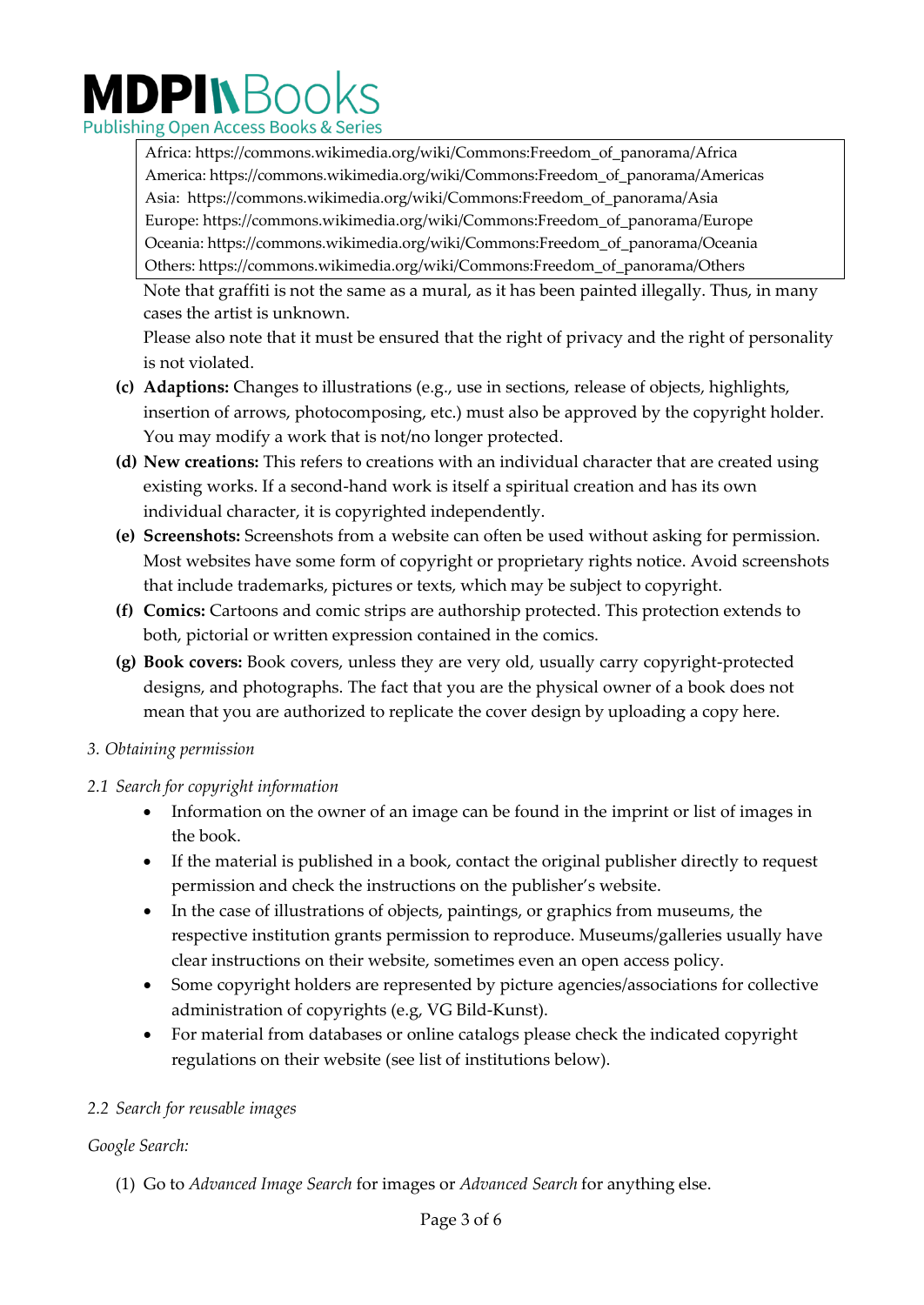# **MDPINBook**

**Publishing Open Access Books & Series** 

- (2) In the "all these words" box, type what you want to search.
- (3) In the "Usage rights" section, use the drop-down to choose "free to use, share or modify, even commercially".
- (4) Select Advanced Search.

Note: Before reusing content, make sure that its license is legitimate and check the exact terms of reuse. For example, the license might require that you give credit to the image creator when you use the image. Google cannot tell if the license label is legitimate, so we do not know if the content is lawfully licensed.

#### *2.3 Inquiry*

In order to get permission to reproduce the material, you write to the copyright holder. Whether applying online, via our standard template, or an email to a colleague, it is essential that you include all details on the permission we need. In particular, you have to ask for the right to:

- use the material in your work and in any related derivative works
- worldwide distribution
- use in print and electronic delivery platforms, ideally for use in any form or medium, as well as for any modifications made
- use in all editions without time-restrictions or print run limitations
- use with a resolution of min. 300 dpi
- use in all languages
- use for commercial purposes (the article in which the image appears will be for sale)

If the material you use is provided by a colleague, ensure that they confirm in writing that the material has not been published elsewhere, and that they are granting all the rights above.

If the material has been previously published by you or any colleague, please carefully check if and under what terms, the material can be reused (agreed in the contract with the respective publisher).

Material on the web may not be the property of the site hosting it. Thus, you must identify the original copyright source.

Most rights holders are willing to negotiate and permission is granted on a case-by-case basis. Emphasize that the material will be used in a scholarly work, and only within the context of your article.

If your request is not accepted you must find an alternative piece of material. Please inform the editorial office if you are experiencing problems.

#### *2.4 Template*

Please refer to the template "Permission Request Letter" below if needed.

Many institutions have their own standard form for such permission requests. As long as the permission covers the rights mentioned above, this is acceptable.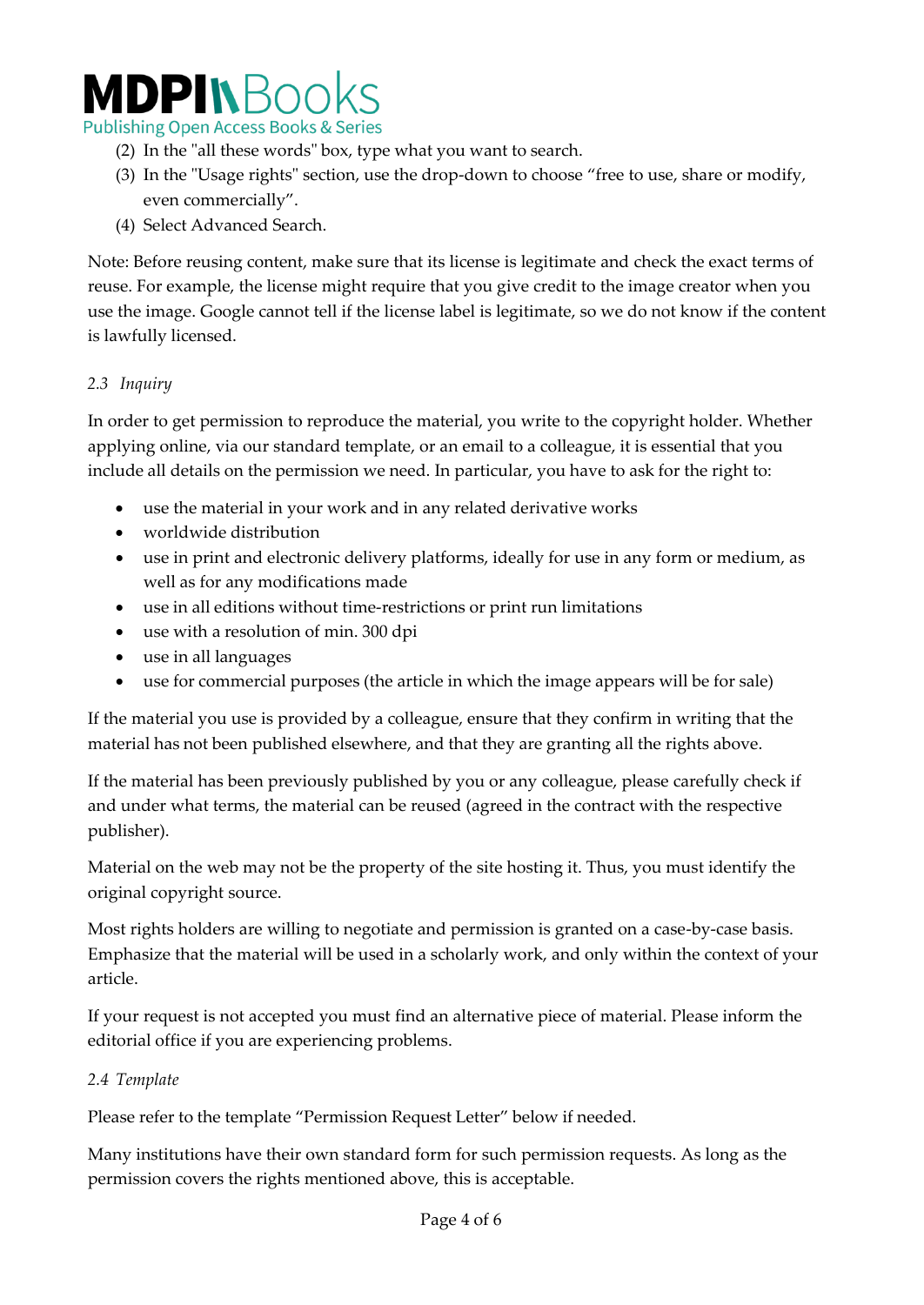## [INSERT ASSIGNEE NAME] [INSERT ASSIGNEE ADDRESS]

#### **Subject: Permission Request**

Dear Sir/Madam,

We are contacting you to request the non-exclusive rights to reproduce the below material in the specified MDPI work, for the life of the work, in any form or medium (including open access format and print on demand), whether now known or hereafter developed, in all languages, for worldwide distribution under the terms and considerations of the CC-BY License:

#### [INSERT MATERIAL SPECIFICATION]

Author: [INSERT FRISTNAME LASTNAME] Editor: [INSERT EDITOR NAME] Publication: [INSERT TITEL OF THE EDITION] Publisher: MDPI Article: [INSERT TITLE OF YOUR ARTICLE] Total pages of the article: [INSERT PAGE NUMBER OF YOUR ARTICLE] Estimated publication date: [INSERT DATE OF YOUR ARTICLE] The following changes have been made to the material: [INSERT DESCRIBTION OF CHANGES IF APPLICABLE]

Full credit to the original source will be given as follows (unless give us instructions on the form of acknowledgement to be followed):

Reproduced with permission from [INSERT NAME OF RIGHTS-HOLDER], [INSERT BOOK/JOURNAL IF APPLICABLE]; published by [INSERT PUBLISHER IF APPLICABLE], [INSERT PUBLICATION YEAR IF APPLICABLE].

Please indicate if permission is granted and, if applicable, clarify any details of the terms and conditions of use that we will need to take into account when reproducing the material.